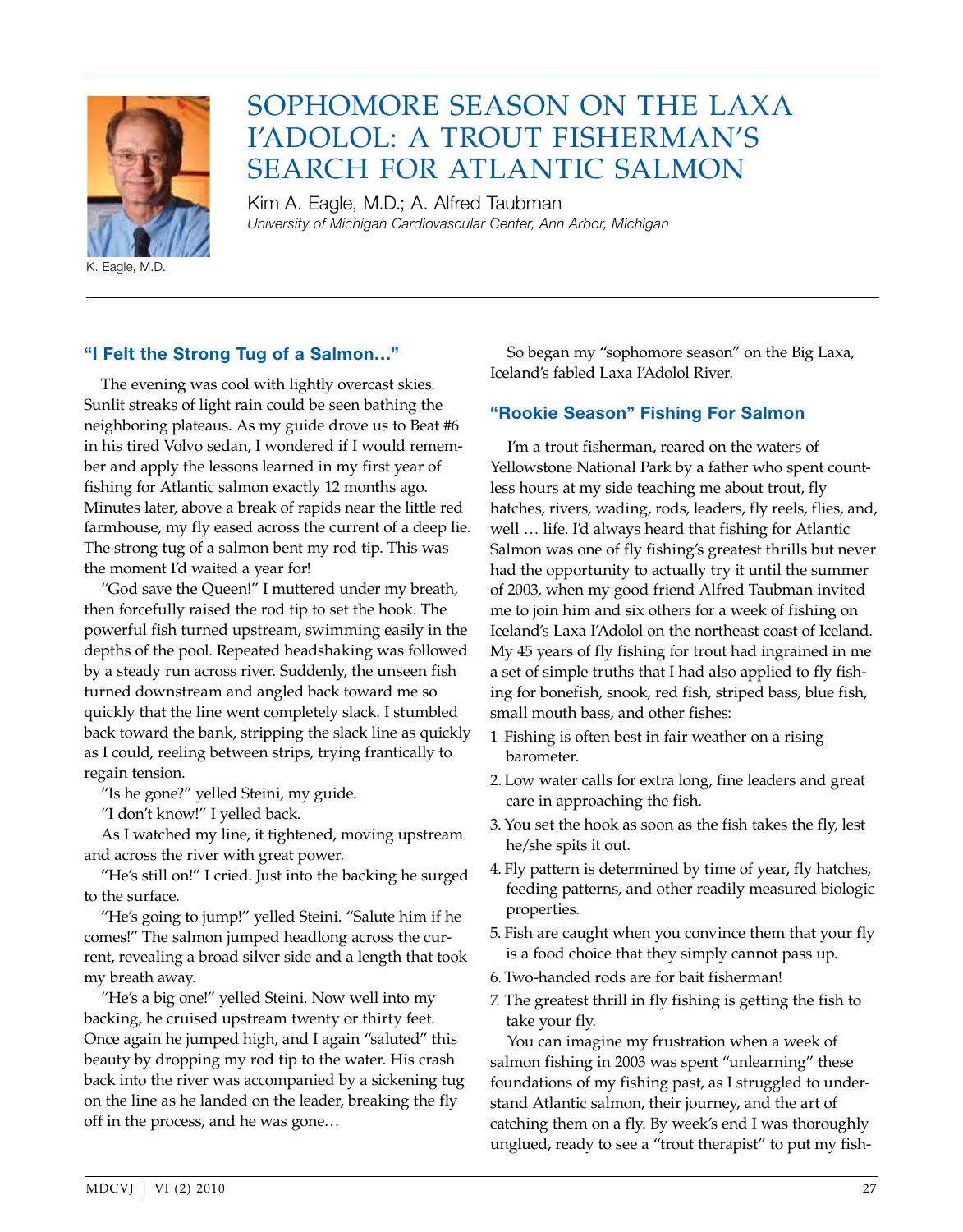ing ego back together! Although I caught a few fish that rookie season, I was frustrated. When Al invited me to accompany him to the Big Laxa again in 2004, I was beside myself with anticipation and determination.

Fly fishing has captured me from my earliest days. Born into "A River Runs Through It" kind of family in West Yellowstone, MT, there is no other pastime that totally removes me from the rest of my universe like fly fishing. Like my father Wally Eagle, and his father Sam, I literally grew up in Eagle's Fly Shop, learning as much about fly fishing for trout as I possibly could. Those boyhood days were filled with the wonder of fishing for trout on a fly.

In the interlude between the summers of 2003 and 2004, I became completely immersed in trying to understand Atlantic salmon, their life cycle, and how best to fish for these marvelous creatures. In quiet evenings, searching book after book, I learned that unsettled weather brings better fishing; that leader size and length probably don't matter very much; that striking a salmon quickly is a sure way to lose it; that repetitive casts on big rivers in big winds demand a big twohanded rod; that fly pattern is both a mystery and art form, not holding to any clear biologic order; and that hooking a big salmon is nice, but that landing it successfully is the greatest thrill of the pursuit.

## **Sophomore Season on the Laxa I'Adolol**

As we drove from the airport in Akureyi, Iceland, to the fishing lodge, the unique beauty of Iceland enveloped us. The soft green meadows gave way to mountain foothills dotted with waterfalls, hay fields, red-roofed farm houses, sheep, cows, Icelandic horses, and glacial streams. As we passed one-lane bridges, bikers, hikers, and the occasional automobile, I fell at once into the slow, unhurried trance of this unique country.

After arriving at the fishing lodge, we unpacked and prepared for an evening of fishing. My guide was "Steini" Stefansson, a strong, seasoned fisherman who had taught me much the previous summer. Our transportation hadn't changed, either. His old Volvo sedan boasted more than 250,000 miles of fish finding, and a generous measure of Icelandic dust. As we drove to Beat #6, I alerted Steini to what I'd learned during the year.

"First, I'm going to set the hook very deliberately this year," I said. "Al taught me that a good tactic is to mutter "God save the Queen" before I set the hook." Steini looked at me and laughed out loud.

"Iceland has no Queen!" he cried, shaking his head. "I know, but this will help me not to rush the strike," I exclaimed. "I brought a two-handed rod, too."

"Good, maybe your arm won't get sore this year," laughed Steini.

"Also, I want to learn more from you about the river, how the fishery is maintained, and how we can help keep this such a great river," I said.

"I'm happy to show you what I know," mused Steini.

The two-track dirt road took us through grassy meadows teaming with ptarmigan, golden plover, and snipe. Several groups of ducks raced upriver as we approached our starting point. The warm afternoon had receded, replaced by a light overcast and cool northwesterly wind. As I looked to the far mountains, I saw shrouds of light and rain, and I smiled in anticipation.

From 6:00 to 10:00 p.m. we had wonderful action, hooking five salmon and landing three. After losing that large fish earlier in the evening, I worked a long deep pool above a second break of rapids. A strong fish came to my fly, and out of the water came a marvelous Atlantic salmon. After a spirited battle, she came to the net.

"She's a full-bodied female! She weighs 16 pounds" yelled Steini. "Come on, we'll put her in the box!"

"What do you mean? I want to release her!" I said.

"Don't worry, we will," Steini explained. He ran to the car while I held her in the water. Panting heavily, he returned with a long, slender plastic bag nearly five feet in length. "Here, I'll fill the bag with river water, then you'll hold it while I put the fish in it!"

I had no idea what we were doing and neither did the salmon. Steini hoisted the fish carefully by the tail, then inserted her into the water-filled bag, head first, where she was completely immersed nose to tail, head side down, in river water.

"Okay, let's go!" he cried. "Get into the passenger seat, and I'll put her between your legs!" Steini tied the free end of the bag, now containing many liters of river water surrounding the 16 pound female Atlantic salmon, and carried her to the car. I got in, and we carefully placed the bag between my legs in the front seat. The fish's tail moved easily back and forth in the bag, her sides occasionally bumping softly against my waders.

"Have you ever seen a salmon swimming head-side down in a Volvo?" I wondered. We sped a half-mile downstream to lower Beat #6. We hit a bump in the road, and I lurched forward as Steini applied the brakes. I looked down at the salmon and she was easing herself back and upward toward me in the bag! Her tail feathered the water, and her ventral fins elevating in unison as she re-centered herself in the water bag, perfectly vertical. I looked down further and her gills were working softly back and forth. I was thinking this is the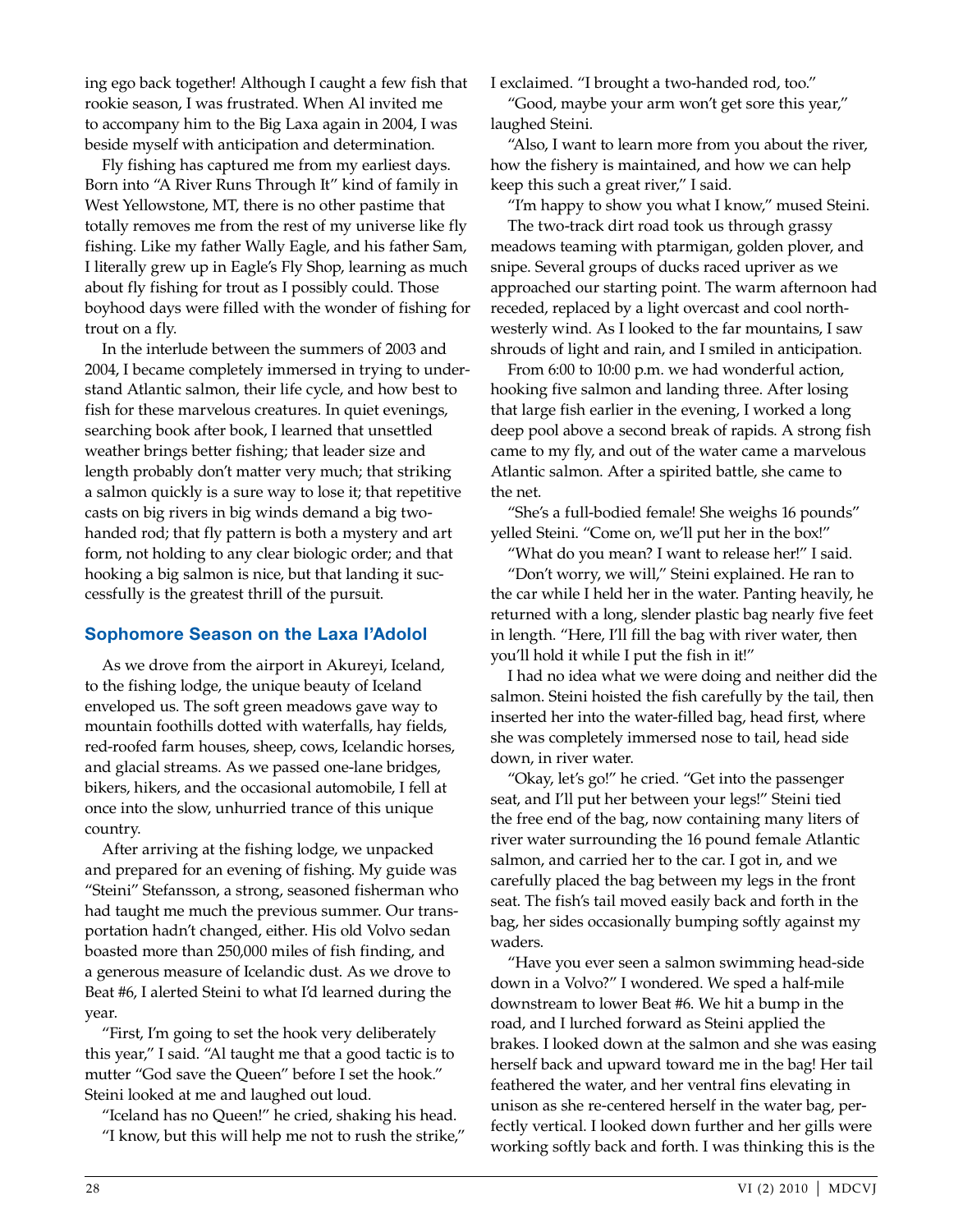

Figure 1. The fishing logs suggest that an excess of 90% of Atlantic salmon caught on the river have been released since 1999. The number of fish caught per year has stabilized in recent years.

most amazing thing that I've ever seen. The salmon is swimming freely in a plastic bag, head-side down, in a Volvo sedan, going 40 miles an hour on a bumpy back road and not even bumping the sides of the bag! Then I caught myself in another thought. She's survived scavenging brown trout as a fertilized egg, avoided trout, mergansers, gyrfalcon's and other prey as a young parr and then smolt. She somehow managed to find her way to the ocean, and survived eels, sea lions, seals, sharks, and other predators for several years. Then she travels hundreds of miles to get back to her river, jumps three large waterfalls to get "home," and finally reaches her destination.

"She's a superstar among fishes," I thought. Why should I be surprised if she can swim backwards in a plastic bag traveling 40 miles an hour in a dusty old Volvo? I sat there in total silence and watched her levitate in the river water. "What a fish," I whispered.

Steini explained to me that the "box" is a submerged cage in which the salmon is kept in the river until the hatchery foreman comes with a truck containing a large tank of river water, allowing safe transport to the hatchery a few miles down river. There, she will be milked for her eggs and returned safely to the river. Her eggs will be fertilized artificially and the resultant parr will be raised until they are 4-5 inches long, then released at various locations in the river. This allows all of her fertilized eggs to survive the earliest stages of a salmon's life. It is estimated that for each 1,000 parr released, roughly 7 will survive the early days and weeks in the river. By selecting the largest, strongest females to take

to the hatchery, the program hopes to increase the numbers of larger, stronger salmon returning to the river.

I asked Steini what else the "river keepers" were doing to maintain the fishery.

"We're encouraging the release of all Atlantic salmon caught on the river," he explained. "Also, for two years now there has been no worm fishing allowed." He suggested that more than 90% of the salmon were now being released, and the lodge's fish logs confirmed this (Figure 1). On this stretch of the Big Laxa, the number of salmon caught had stabilized in the past few years (Figure 1).

Later that evening, we would hook three more salmon, landing a six-pound grilse and a scrappy 10-pound male. Another very large salmon (Steini estimated over 20 lbs.) stayed on for two jumps and a long run before the hook pulled free. As we drove back to the lodge after quitting at 10:00 p.m., I silently reflected on that remarkable evening. In an entire week just a year before, I'd caught just three salmon. Yet on this night, with unsettled weather and fish on the move, we hooked five salmon, landing three. I was especially excited that I'd been able to suppress my "trout" reflexes to set the hook too quickly, which had been so frustrating the year before. I also remembered what Al Taubman told me on the way to Iceland.

"With Atlantic salmon of size, the greatest challenge is not hooking them, it's landing them," he said. I began to see that he was right. Two very large salmon had come to my fly this night, and both found a way to elude me.